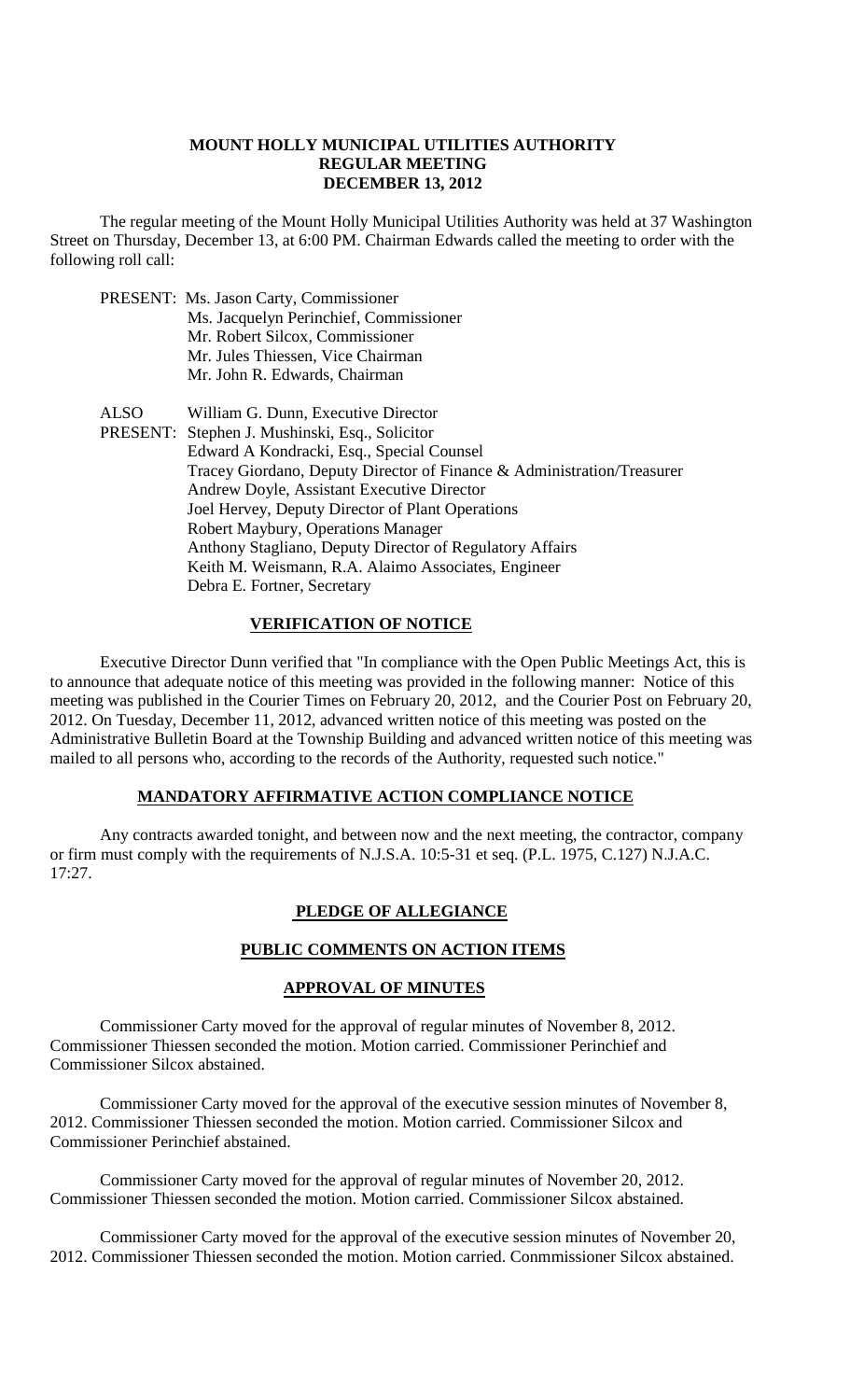Commissioner Carty moved for the approval of regular minutes of December 3, 2012. Commissioner Silcox seconded the motion. Motion carried. Commissioner Thiessen abstained.

Commissioner Carty moved for the approval of the executive session minutes for December 3, 2012. Commissioner Silcox seconded the motion. Motion carried. Commissioner Thiessen abstained.

### **OLD BUSINESS**

#### **NEW BUSINESS**

### **RESOLUTION 2012-74**

## **A RESOLUTION OF THE MOUNT HOLLY MUNICIPAL UTILITIES AUTHORITY HONORING WILLIAM G. DUNN, SR.**

Executive Director Dunn thanked the Commissioners for an enjoyable experience and being able to produce things for the community during that time period! Commissioner Silcox thanked Executive Director Dunn for all he did for both the Authority and the Township of Mount Holly during the course of the last 30-50 years. Chairman Edwards thanked Mr. Dunn for his years of service to the Authority. Chairman Edwards said he has experienced nothing but cooperation from Executive Director Dunn nor has he ever seen a more committed employee in his life.

Commissioner Silcox moved for the approval of Resolution 2012-74. Commissioner Thiessen seconded the motion with pleasure. At the call of the roll, the vote was:

AYES: Commissioner Carty, Commissioner Perinchief, Commissioner Thiessen, Commissioner Silcox, Chairman Edwards.

NAYS:

#### **RESOLUTION 2012-75**

#### **A RESOLUTION OF THE MOUNT HOLLY MUNICIPAL UTILITIES AUTHORITY APPOINTING A TEMPORARY QUALIFYING PURCHASING AGENT**

Commissioner Thiessen moved for the approval of Resolution 2012-75. Commissioner Silcox seconded the motion. At the call of the roll, the vote was:

AYES: Commissioner Carty, Commissioner Perinchief, Commissioner Silcox, Commissioner Thiessen, Chairman Edwards

NAYS:

#### **RESOLUTION 2012-76**

#### **A RESOLUTION APPROVING THE OPERATING EXPENSES FOR THE MONTH OF NOVEMBER 2012**

Commissioner Silcox moved for the approval of Resolution 2012-76. Commissioner Carty seconded the motion. At the call of the roll, the vote was:

 AYES: Commissioner Carty, Commissioner Perinchief, Commissioner Silcox, Commissioner Thiessen, Chairman Edwards

NAYS: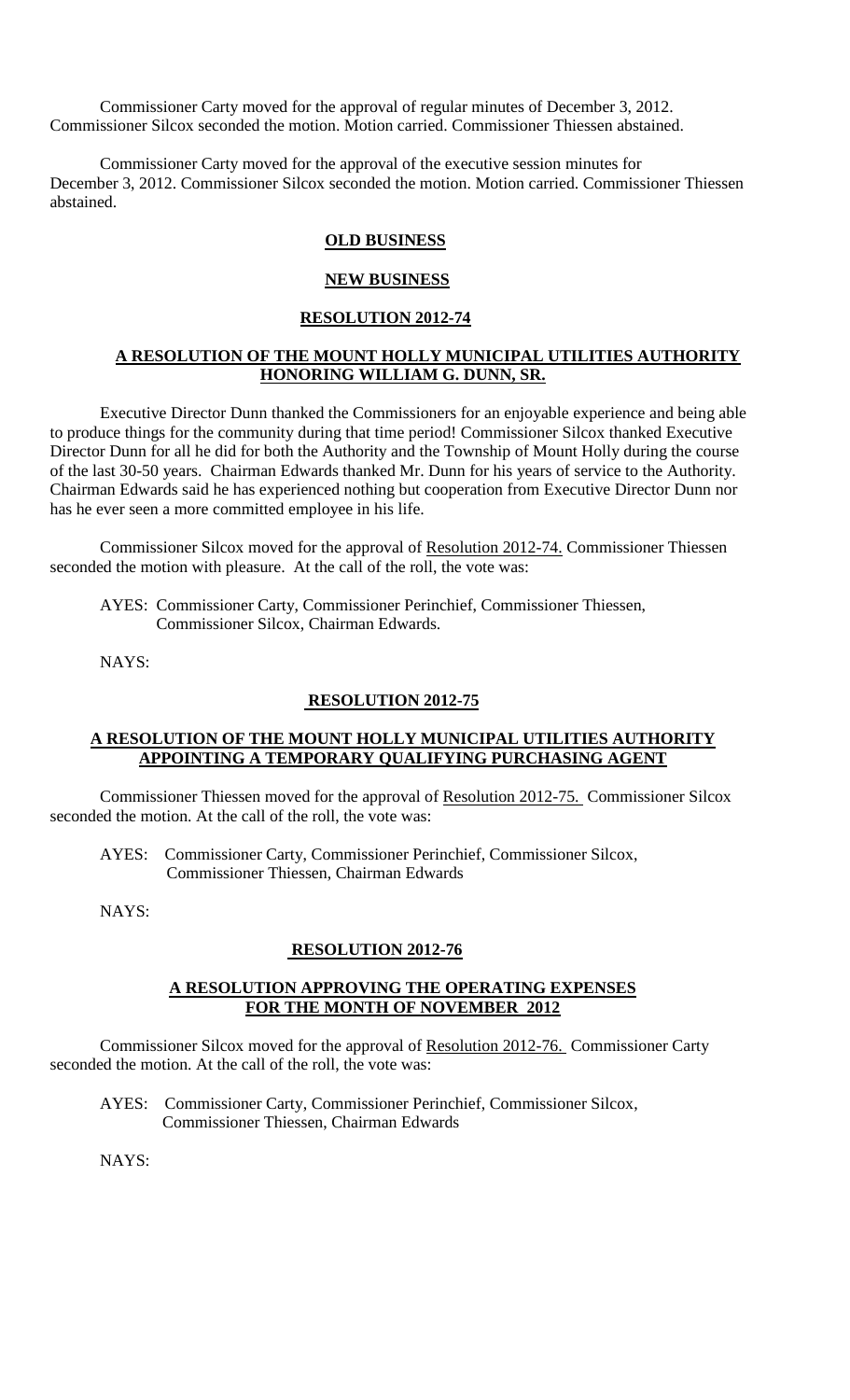### **RESOLUTION 2012-76A**

## **A RESOLUTION APPROVING SEWER REFUND EXPENDITURES FOR THE MONTH OF NOVEMBER 2012**

Commissioner Carty moved for the approval of Resolution 2012-76A. Commissioner Silcox seconded the motion. At the call of the roll, the vote was:

AYES: Commissioner Carty, Commissioner Perinchief, Commissioner Silcox, Commissioner Thiessen, Chairman Edwards

NAYS:

## **RESOLUTION 2012-77**

### **A RESOLUTION APPROVING THE ESCROW EXPENSES FOR THE MONTH OF NOVEMBER 2012**

Commissioner Silcox moved for the approval of Resolution 2012-77. Commissioner Thiessen seconded the motion. At the call of the roll, the vote was:

AYES: Commissioner Carty, Commissioner Perinchief, Commissioner Silcox, Commissioner Thiessen, Chairman Edwards

NAYS:

## **RESOLUTION 2012-78**

### **A RESOLUTION APPROVING THE EXPENDITURES FOR THE MONTH OF NOVEMBER 2012 FROM THE IMPROVEMENT AND REPLACEMENT FUND**.

Commissioner Thiessen moved for the approval of Resolution 2012-78. Commissioner Carty, seconded the motion. At the call of the roll, the vote was:

AYES: Commissioner Carty, Commissioner Perinchief, Commissioner Silcox, Commissioner Thiessen, Chairman Edwards

NAYS:

## **RESOLUTION 2012-79**

## **A RESOLUTION OF THE MOUNT HOLLY MUNICIPAL UTILITIES AUTHORITY AUTHORIZING CHANGE ORDER NUMBER ONE TO CONTRACT 2012-13 FOR THE DEMOLITION AND DEBRIS REMOVAL OF CONCRETE PADS AND RETAINING WALLS**

Commissioner Silcox moved for the approval of Resolution 2012-79. Commissioner Perinchief, seconded the motion. At the call of the roll, the vote was:

AYES: Commissioner Carty, Commissioner Perinchief, Commissioner Silcox, Commissioner Thiessen, Chairman Edwards

NAYS:

Commissioner Thiessen asked for a brief explanation of the change order. Deputy Director of Regulatory Affairs, Stagliano, stated the carbon silo provided a visual indicator to operators turning into the overhead bay door of Plant 3. The change is due to the lack of a visual indicator upon the removal of the carbon silo. Now a 5 x 5 foot triangle has been cut so the area can be used for storage without the potential for damage to vehicles or equipment entering or exiting the building through the bay door.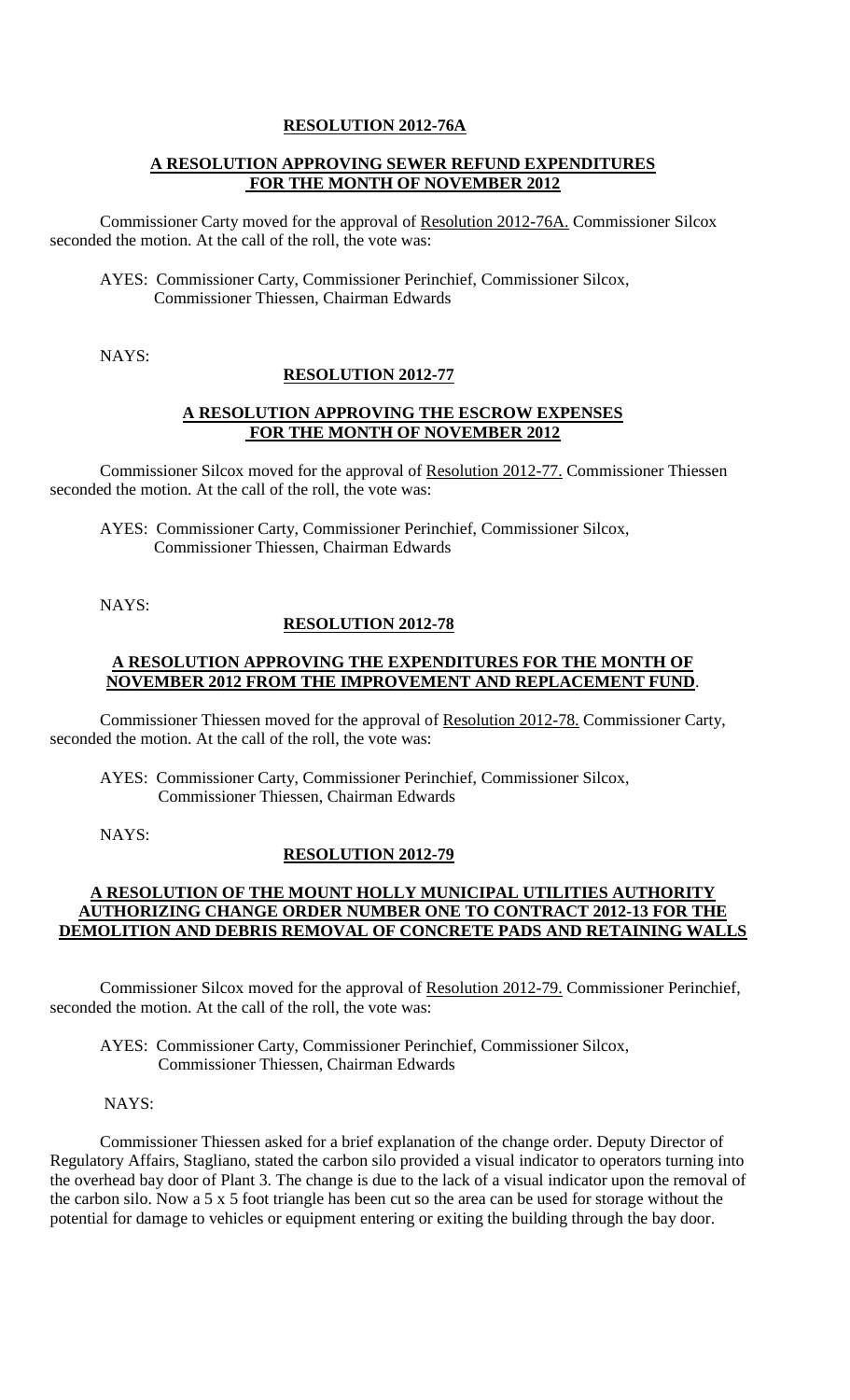#### **RESOLUTION 2012-80**

### **A RESOLUTION OF THE MOUNT HOLLY MUNICIPAL UTILITIES AUTHORITY ADOPTING THE 2013 BUDGET**

Commissioner Silcox moved for the approval of Resolution 2012-80. Commissioner Thiessen, seconded the motion. At the call of the roll, the vote was:

AYES: Commissioner Carty, Commissioner Perinchief, Commissioner Silcox, Commissioner Thiessen, Chairman Edwards

NAYS:

#### **COMMUNICATIONS**

Executive Director Dunn discussed information in regards to the Moody's situation which arose from the Authority not carrying the coverage that should have been, resulting in a lowered rating. Moody's surveyed the Authority and the Authority has now been contacted for the same type of survey with Standard and Poor's who will email questions to Deputy Director of Finance and Administration, Giordano. Commissioner Silcox commented the Moody's situation is very serious and one that all board members should be concerned about. Commissioner Silcox stated he would like to set up a meeting with the auditor, Deputy Director of Finance and Administration, Giordano, and anyone else that might be appropriate to go through the downgrade information. Commissioner Silcox stated downgrades are not pretty. He stated bad things can happen if changes are not made in an attempt to rectify the situation. Deputy Director of Finance and Administration, Giordano, reported the auditors will be in the office next week to conduct preliminary work for the yearly audit and she has already forwarded the Moody's report to Kevin Frenia (auditor). Commissioner Carty stated his understanding from the information provided is pretty simple; the Authority needs to raise rates since that is where the majority of our income comes from. Ms. Giordano explained connection fees are not considered a rate increase because, although they are raised yearly statutorily, they are not a guaranteed source of income. Bonds are secured by meter service revenues. Deputy Director of Finance and Administration Giordano stated if the Authority loses outside waste tomorrow, we would have to generate income. Connection fees help with debt ratio but as they are dropping off, it is beginning to hurt us. Chairman Edwards said this issue will be followed up on.

Executive Director Dunn stated the next subject that needs to be addressed is insurance. There have been negotiations with the HIF beginning with an 80% increase in rates down to a 15-20% increase. By the end of negotiations the increase is down to an increase of 10%. Deputy Director of Finance and Administration, Giordano, stated when the budget was prepared she anticipated an 18% increase; so to be down to 10% is pretty reasonable overall.

#### **RESOLUTION 2012-81**

## **A RESOLUTION OF THE MOUNT HOLLY MUNICIPAL UTILITIES AUTHORITY AUTHORIZING CONTINUATION WITH THE HIF EFFECTIVE JANUARY 1, 2013**

Commissioner Silcox moved for the approval of Resolution 2012-81. Commissioner Carty, seconded the motion. At the call of the roll, the vote was:

AYES: Commissioner Carty, Commissioner Perinchief, Commissioner Silcox, Commissioner Thiessen, Chairman Edwards

#### NAYS:

Executive Director Dunn discussed recent communication with Hainesport Township regarding the homes in the project that are still not connected to public sewer. Mr. Dunn reported there are approximately 70 homes that still need to connect. Chairman Edwards said the Authority will accept no more excuses since there has already been more time then anyone deserves to hook up.

Executive Director Dunn reported he met with the County regarding the gas pumps. The County would like to enter into a shared service agreement with the Authority for fuel services.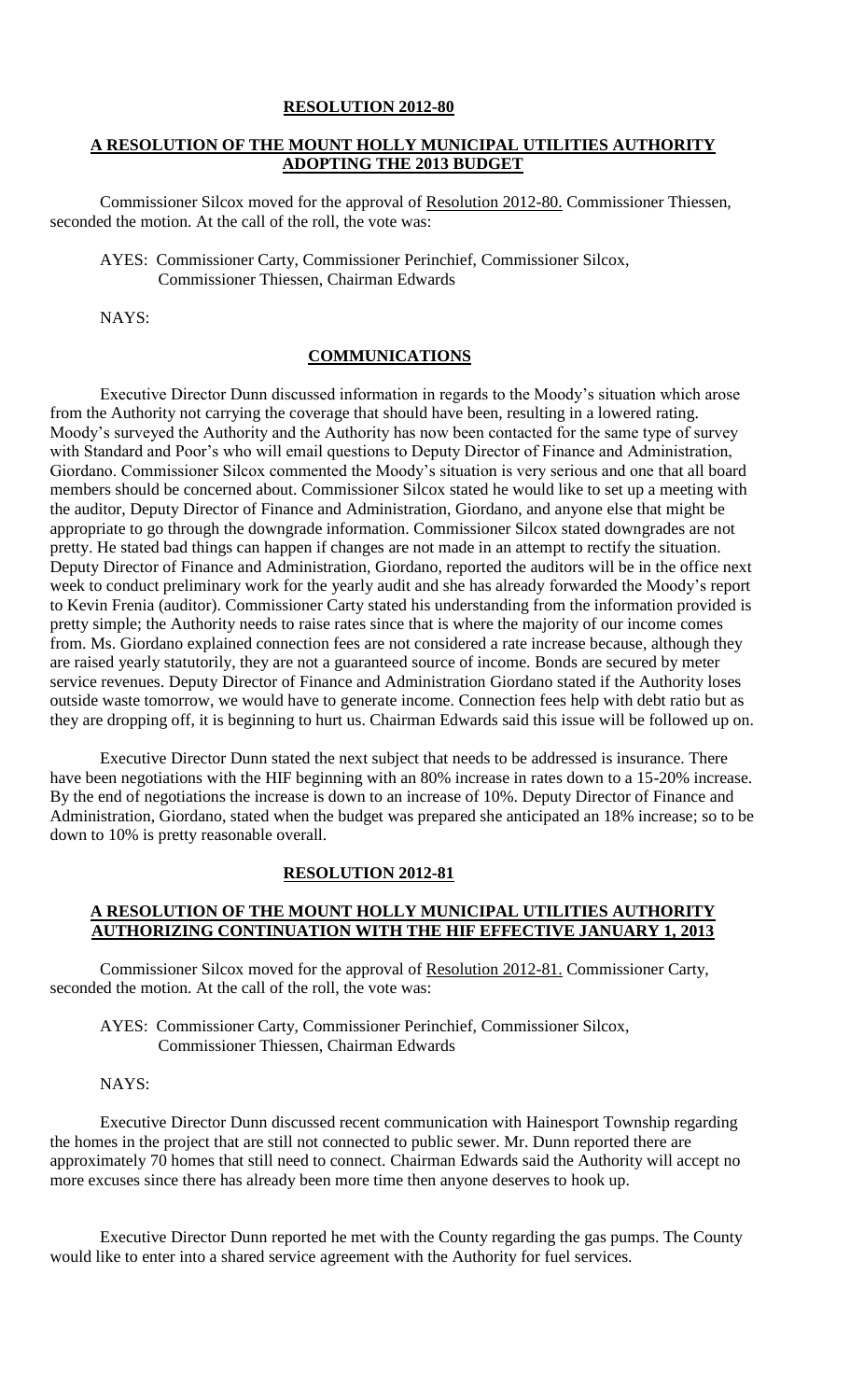## **MATTERS TO BE PRESENTED BY THE PUBLIC**

Mr. Rich DeFalco of 18 Winding Way in Mount Holly, stated he would like to speak to the Commissioners in closed session if possible. The commissioners agreed.

# **REPORT OF THE EXECUTIVE DIRECTOR**

The Executive Director had nothing further to report.

## **REPORT OF THE ENGINEER**

The report of the Engineer was received.

## **REPORT OF THE DEPUTY DIRECTOR FOR PLANT OPERATIONS**

The Report of the Deputy Director of Plant Operations was received

# **REPORT OF THE DEPUTY DIRECTOR FOR REGULATORY AFFAIRS**

The Report of the Deputy Director for Regulatory Affairs was received.

## **REPORT OF THE SOLICITOR**

The solicitor had nothing further to report.

## **REPORT OF THE DEPUTY DIRECTOR OF FINANCE AND ADMINISTRATION**

The Report of the Deputy Director of Finance and Administration was received. Deputy Director of Finance and Administration, Giordano, stated she has been contacted by Standard and Poors to participate in a survey similar to that of Moody's a few weeks ago. That phone survey should take place some time next week. Deputy Director of Finance and Administration Giordano also reported her computer system was hacked into this week and she is going through the process of setting up new online accessibility with Beneficial Bank.

## **OTHER NEW BUSINESS**

There was no other new business.

# **MATTERS TO BE PRESENTED BY THE COMMISSIONERS**

## **EXECUTIVE SESSION**

Commissioner Silcox moved for the approval of Resolution 2012-82. Commissioner Thiessen seconded the motion.

At 6:35 PM the Authority Commissioners retired to Executive Session for a discussion involving personnel, negotiations, and contract matters.